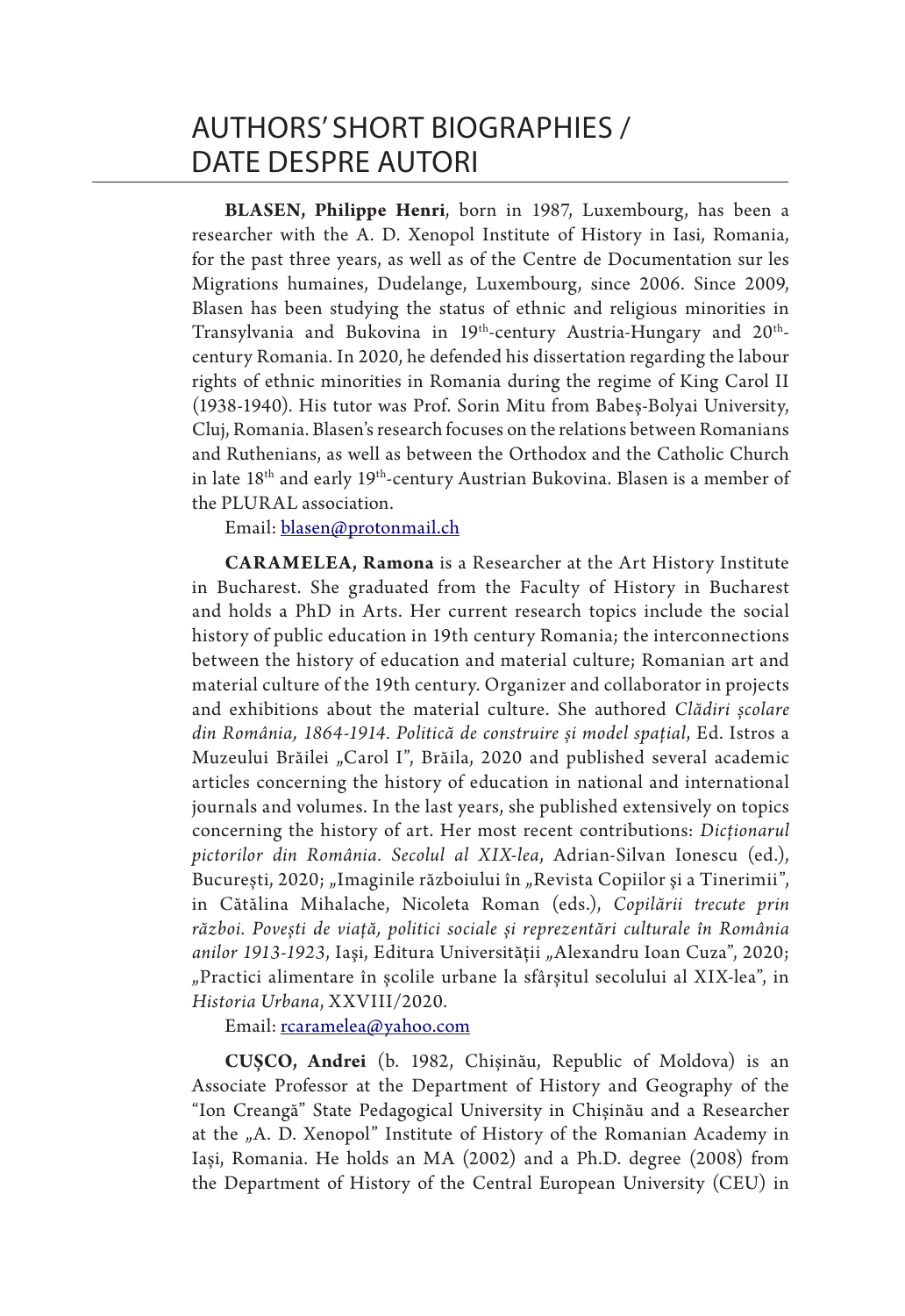

Budapest. For a number of years, he has been working on issues related to Bessarabia's symbolic geography, the competing Russian and Romanian visions of this contested region in the second half of the  $19<sup>th</sup>$  and early  $20<sup>th</sup>$ century, as well as on broader issues of Russian and Romanian intellectual history. During the academic year 2006-2007 he was a Fellow at the New Europe College in Bucharest. From September 2008, he was a Lecturer at the Department of History and Geography of the "Ion Creangă" State Pedagogical University. Between September 2015 and January 2016 Dr. Cusco was a Fulbright Visiting Scholar at the Department of History, University of Maryland (College Park). From April 2021, he is a Fellow at the Imre Kertesz Kolleg (Jena). Dr. Cusco's first major publication is a book on the history of Bessarabia as a borderland of the Russian Empire (*Bessarabia as a Part of the Russian Empire, 1812-1917*), co-authored with Victor Taki and published at the *Novoe Literaturnoe Obozrenie* Press (Moscow) in 2012. His second book – *A Contested Borderland: Competing Russian and Romanian Visions of Bessarabia in the Late 19th and Early 20th Century* – was published at the CEU Press in October 2017.

Email: andreicusco@yahoo.com

**FILIPOVICI, Anca** is a researcher at the Romanian Institute for Research on National Minorities (Cluj-Napoca). She holds a PhD in history (2013) at the Babeş-Bolyai University of Cluj, with a published thesis titled *Cărturarii provinciei. Intelectuali și cultură locală în nordul Moldovei interbelice* [The Scribes of the Province. Intellectuals and Local Culture in Northern Moldavia] (Iaşi, European Institute, 2015). A. Filipovici is also the author of articles and studies exploring the topics of ethnicity, Jewish history and anti-Semitism, and the history of youth and education. She was a fellow of European Holocaust Research Infrastructure (2018) and New Europe College (2018/2019), conducting research projects on secondary schools, youth organizations and the social control of the adolescents in 20<sup>th</sup> century Romania.

Email: anca.filipovici@yahoo.com

**JIPA, Dragoș** is a Lecturer in the Department of French Language and Literature at the University of Bucharest and coordinator of the Doctoral School for Social Sciences at the CEREFREA Villa Noël. He earned his PhD at the *Ecole des hautes études en sciences sociales* (Paris) in 2012, with a dissertation entitled *La canonisation littéraire et l'avènement de la culture de masse. La collection « Les Grands Écrivains Français » (1887-1913)*, which was published in 2016 with Peter Lang. His main research interests include the history of literary disciplines, cultural diplomacy, and French-Romanian relations.

Email: dragos.jipa@g.unibuc.ro

**MIHALACHE, Cătălina** (b. 1973), PhD, senior researcher at the Cultural History Department, "A.D. Xenopol" Institute of History of the Romanian Academy, Iaşi (Romania). Participant to the international projects: *Remembering Communism: Methodological and Practical Issues of*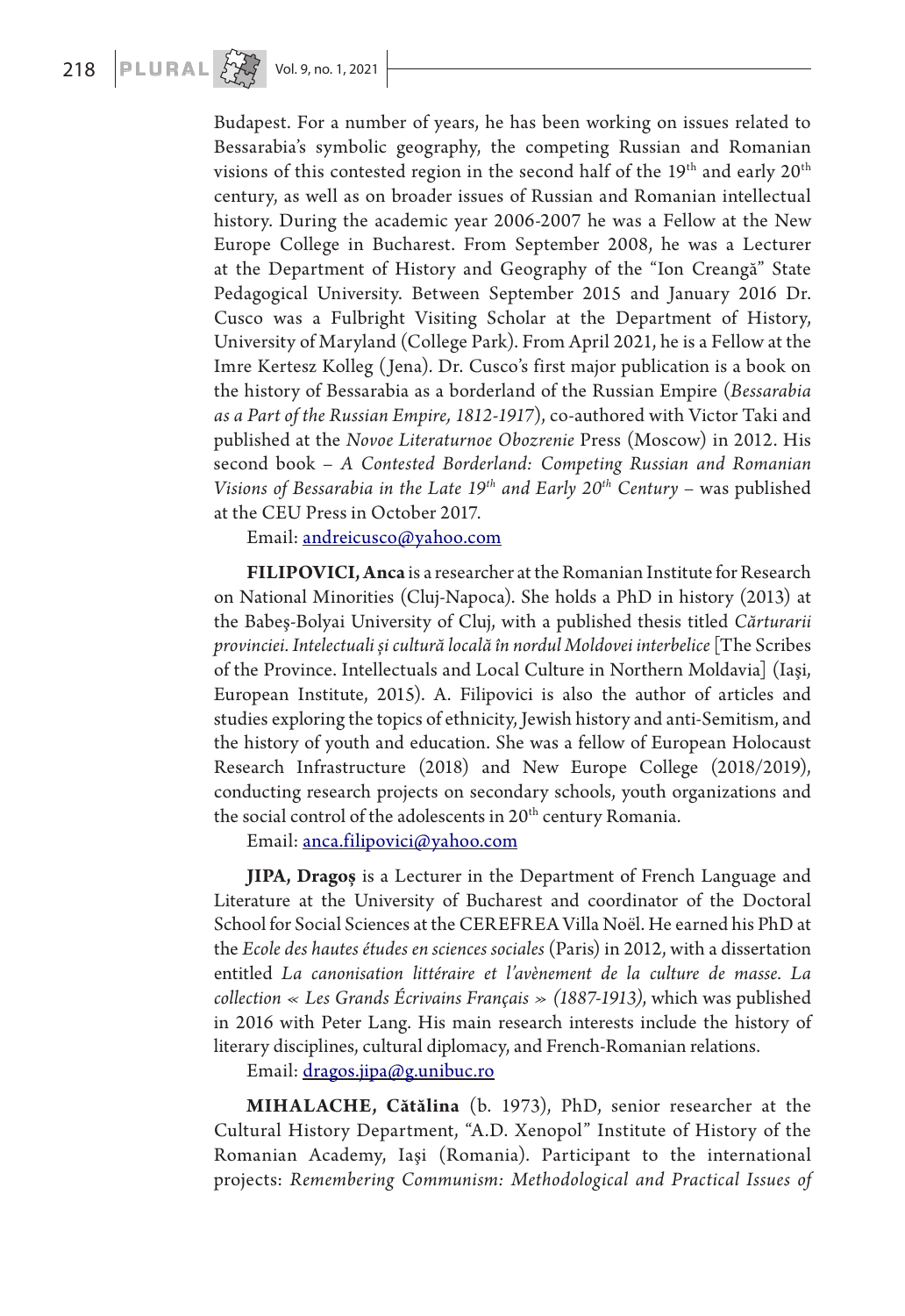*Approaching the Recent Past in Eastern Europe* (2006-2009), coordinated by Maria Todorova and Stefan Tröbst; *Joint History Project Phase II – Extending the proven tool for Reconciliation to the sensitive recent history of Southeast Europe* (2015-2016), coordinated by Center For Democracy and Reconciliation in Southeast Europe (Thessaloniki, Greece). Recent publications: *Copilărie, familie, şcoală: politici educaţionale şi receptări sociale*, Iaşi, "Al. I. Cuza" University Press, 2016, 354p.; (co-edited with Nicoleta Roman), *Copilării trecute prin război. Povești de viață, politici sociale și reprezentări culturale în România anilor 1913-1923*, Iaşi, "Al. I. Cuza" University Press, 2020.

Email: catalinamihalache@yahoo.com

**NASTASĂ-MATEI, Irina** is an Assistant Professor at the University of Bucharest. She is the co-author of *Education, Politics, and Propaganda: Romanian Students in Nazi Germany* (in Romanian, 2016) and *Culture and Propaganda. The Romanian Institute in Berlin, 1940-1945* (in Romanian, with Lucian Nastasă-Kovacs, 2018). Postdoc grant holder: "Forms of soft power in Cold War Europe. Humboldt fellowships for Romanian scholars (1967-1989)".

Email: irina\_nastasa@yahoo.com

**NEGUR Ă, Petru** is a Research Fellow of the Alexander von Humboldt Foundation (Georg Forster Program) at the Leibniz Institute for East and Southeast European Studies (Leibniz-Institut für Ost- und Südosteuropaforschung - IOS) in Regensburg, Germany. Negura held an MA and a PhD in Sociology at the Ecole des Hautes Etudes en Sciences Sociales (Paris). He authored the book *Ni héros, ni traîtres. Les écrivains moldaves face au pouvoir soviétique sous Staline* (Paris: L'Harmattan, 2009), translated and re-edited in Romanian in 2014 (Cartier Publ., 2014). Petru Negura is an Associate Professor at Free International University of Moldova (Chisinau) and Researcher at the Centre for Sociology and Social Psychology within the Institute of Legal, Political and Sociological Research. He has been invited scholar at the Ecole des Hautes Etudes en Sciences Sociales of Paris (EHESS) and invited lecturer at the Ecole Doctorale en Sciences Sociales of Bucharest (EDSS, the University of Bucharest). Negura was a Fulbright visiting scholar at the University of California in Berkeley, a research fellow of the New Europe College (Bucharest), a fellow of the Gerda Henkel Foundation, and Returning Scholar of the Academic Fellowship Program, Open Society Institute. He served as Moldova country coordinator of the Academic Fellowship Program - OSF and has been leading the PLURAL Forum for Interdisciplinary Studies in Chisinau. He is also the co-founder and co-editor of PLATZFORMA - Revista de critica sociala. Negura has been a board member of the Society for Romanian Studies and continues to act as the chair of the SRS Website Committee. His academic interests deal with the sociology / social history of intellectuals, public education and social welfare in Eastern Europe and the former USSR.

Email: petru.negura@gmail.com